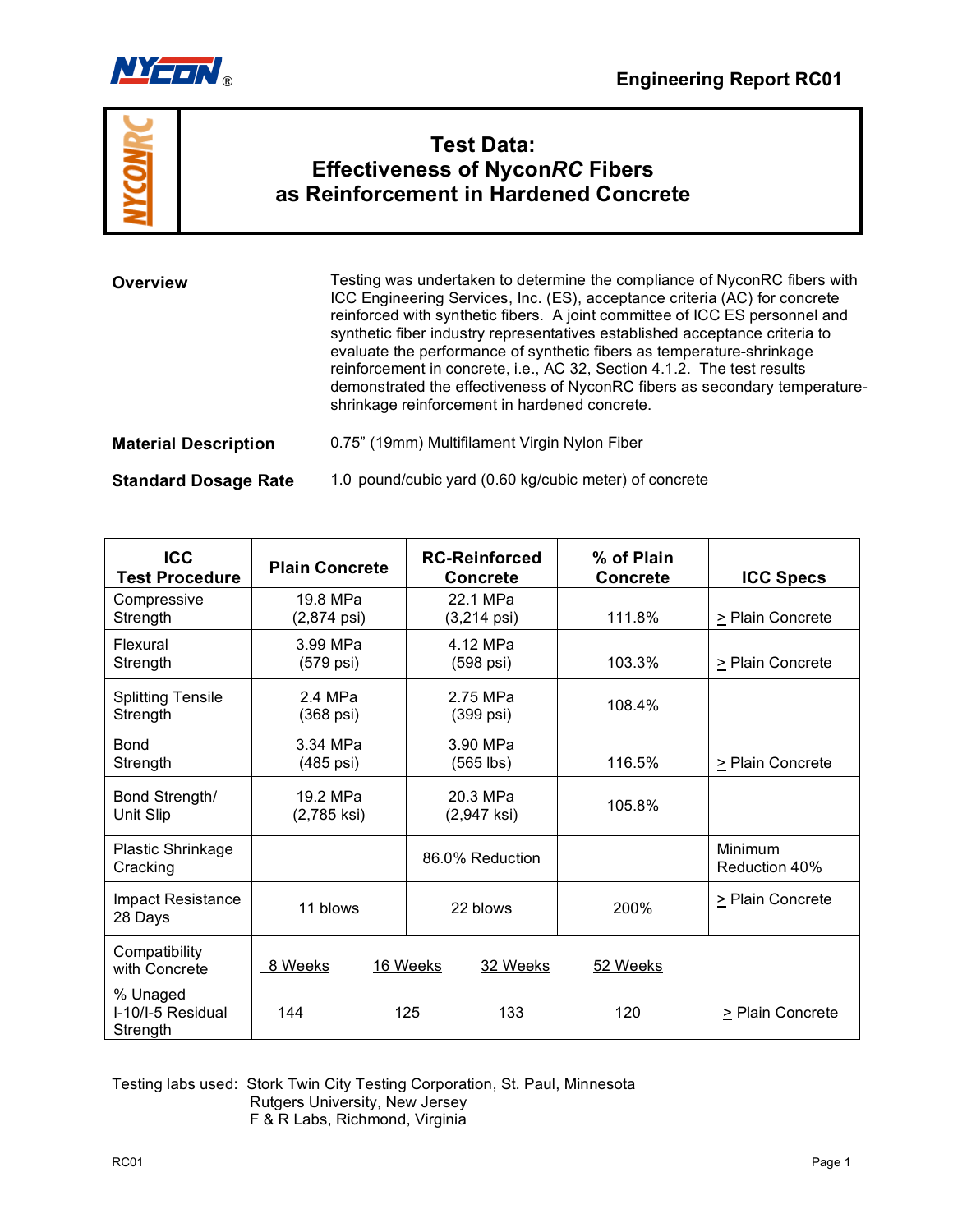# **Standard Test Methods Used In Program**

| ASTM C39                  |
|---------------------------|
| ASTM C78                  |
| ASTM C666 Method A        |
| ASTM C234                 |
| ICC ES AC 32 Appendix B   |
| ICC ES AC 32 Appendix C-2 |
| ICC ES AC 32 Annex C-1    |
|                           |

# **Specimens per Test Set**

 Three test specimens were used per test set for compressive, flexural, bond strength, plastic shrinkage and compatibility with concrete.

# **Discussion of Performance Criteria**

# • **Compressive, Flexural, and Bond Strength**

These tests insure that the synthetic fibers do not compromise the performance of reinforced concrete when compared to plain concrete.

#### **Test Results**

Compression, flexural, and bond strength test results for the NyconRC specimens exceeded the performance of plain concrete. The data prove that NyconRC fibers enhance the soundness of the concrete matrix, and their three-dimensional distribution in the matrix provides for the distribution of load over a greater volume of concrete.

#### • **Plastic Shrinkage**

This test is required to show that NyconRC fibers do, in fact, provide a reduction in measurable crack formation and growth. A minimum reduction in measurable shrinkage of 40% is required when comparing NyconRC specimens to plain concrete specimens.

#### **Test Results**

The plastic shrinkage test results show a major reduction in measurable cracks of 57% when compared to the plain concrete, exceeding the 40% minimum reduction specified. The value of NyconRC's benefit can best be stated as a durability enhancement: If there are fewer cracks created during the plastic and initial hardening phases and the crack widths are less, then the concrete will be less permeable, improving fatigue strength.